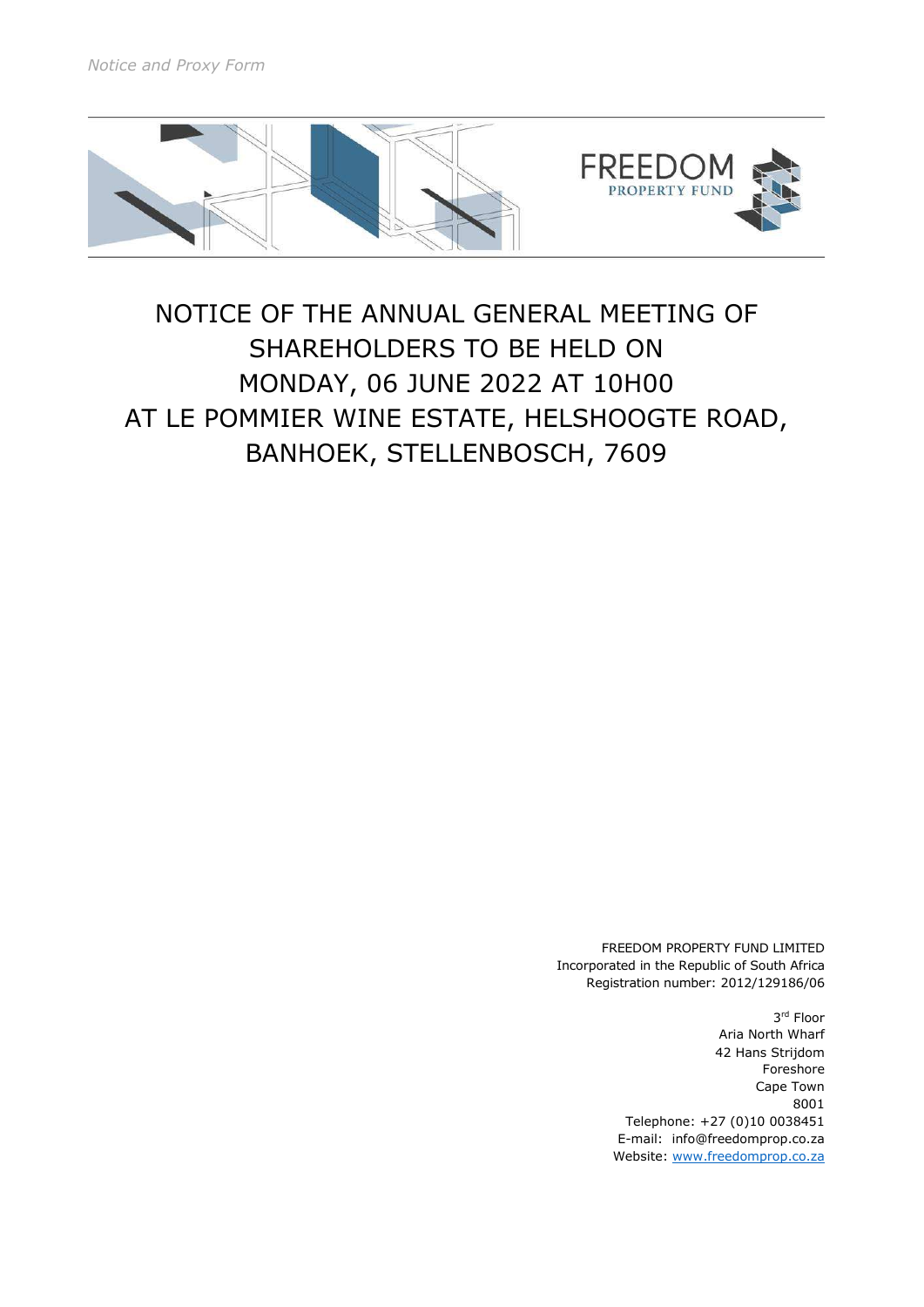# NOTICE OF ANNUAL GENERAL MEETING

Notice is hereby given of the annual general meeting of the shareholders of Freedom Property Fund Limited ("the **Company**"), to be held at 10:00 on Monday, 06 June 2022 via electronic participation ("the Annual General Meeting").

# Purpose

The purpose of the Annual General Meeting is to transact the business set out in the agenda below.

# Agenda

- Presentation of the audited annual financial statements of the Company and its subsidiaries ("the Group"), which includes the report of the board of directors, the independent auditor's report and the audit and risk committee report for the financial year ended 28 February 2021.
- The Group's audited annual financial statements for the year ended 28 February 2021 are available on the Company's website, at www.freedomprop.co.za.
- To consider and, if deemed fit, approve, with or without modification, the ordinary and special resolutions set out below.

#### ORDINARY RESOLUTIONS

For the purposes of sections 62(3)(c) and 65(7) of the Act, unless otherwise specified, in order for each of the ordinary resolutions appearing hereunder to be passed, each resolution must be supported by more than 50% of the voting rights exercised on each ordinary resolution.

# Consider and if deemed fit, passing, with or without modification, the following Ordinary Resolutions:

#### Ordinary Resolution Number 1: Re-election of Directors

- 1.1 Resolved that Mr Allan Groll who retires by rotation at this Annual General Meeting but, being eligible to do so, offers himself for re-election be and is hereby re-elected as a non-executive director of the Company.
- 1.2 Resolved that Mr Izak Johannes Botha who retires by rotation at this Annual General Meeting but, being eligible to do so, offers himself for re-election be and is hereby re-elected as a non-executive director of the Company.

#### Ordinary Resolution Number 2: Election of Chairperson and Members of the Audit Committee

To elect, by way of separate resolutions, the following Independent Non-Executive Directors as Members of the Company's Audit Committee until the conclusion of the next Annual General Meeting.

2.1 Mr Jacobus Johannes Vos (Independent Non-Executive Director & Chairperson)

Resolved that, in terms of section 94(2) of the Companies Act, Mr Jacobus Johannes Vos, be and is hereby re-elected as a member and the Chairperson of the Audit Committee.

#### 2.2 Mr Allan Groll (Independent Non-Executive Director) Resolved that, in terms of section 94(2) of the Companies Act, Mr Allan Groll but subject to the passing of Ordinary Resolution Number 1.1 above, be and is hereby re-elected as a member of the Audit Committee.

#### 2.3 Mr Sipho Lloyd Mpila (Independent Non-Executive Director)

Resolved that, in terms of section 94(2) of the Companies Act, Mr Sipho Lloyd Mpila, be and is hereby re-elected as a member of the Audit Committee.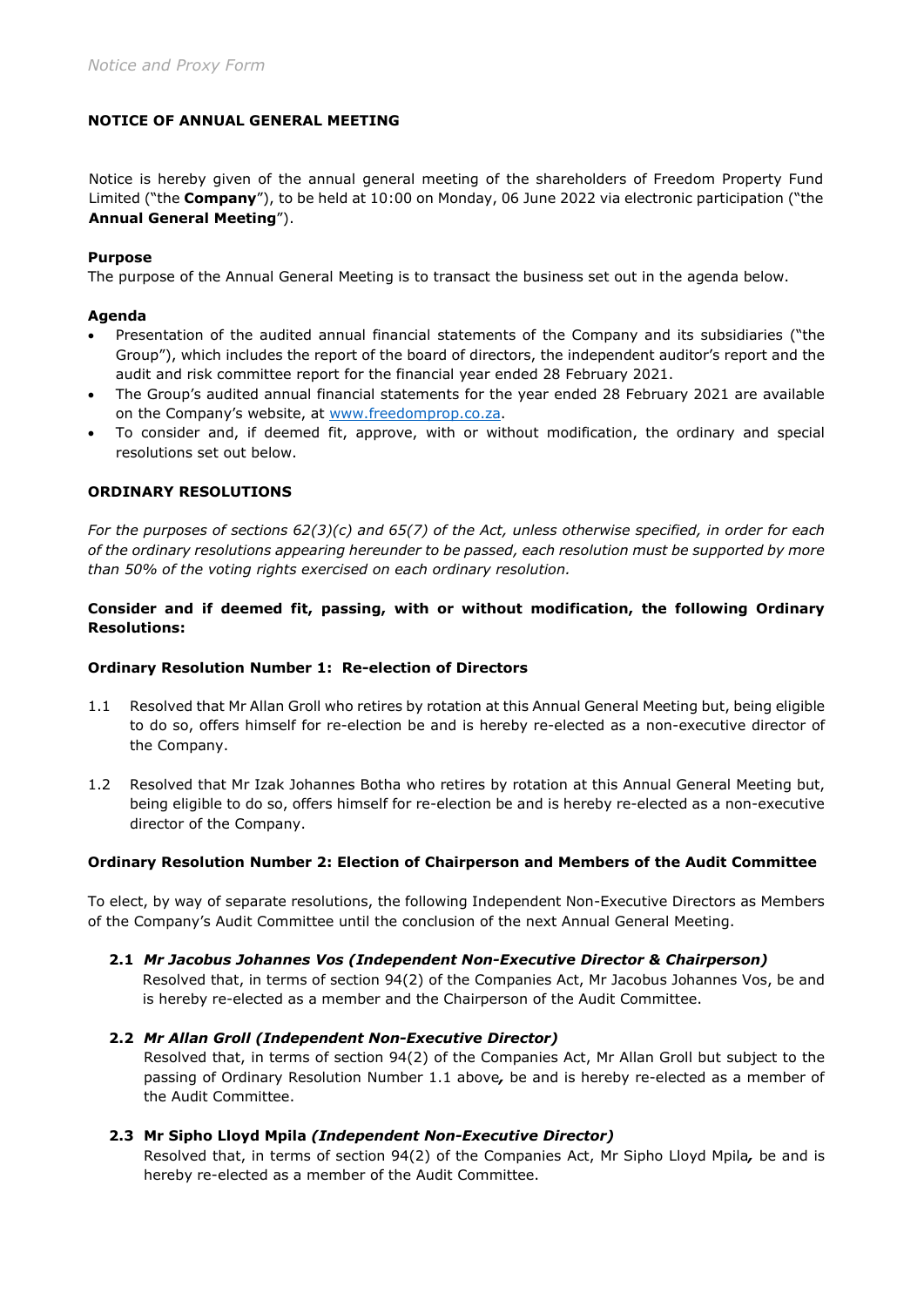# Ordinary Resolution Number 3: Re-appointment of External Auditors

The Audit Committee, having satisfied itself that Moore Cape Town Inc. meet the independence requirements prescribed by section 94(8) of the Companies Act, recommends that Moore Cape Town Inc. ("the Auditors") be re-appointed as the independent registered auditors of the Company, with Mr Alan Billson being the individual registered auditor.

- 3.1 Resolved that Moore Cape Town Inc. be re-appointed as the external auditors of the Company with Mr Alan Billson being the individual registered auditor, until the conclusion of the next Annual General Meeting.
- 3.2 Resolved that the Board of Directors of the Company be authorised to determine the remuneration of the Auditors.

# Ordinary Resolution Number 4: Authority of Board of Directors

Resolved that any two Directors of the Company be and are hereby authorised to do all such things, sign all such documents and procure the doing of all such things and the signature of all such documents as may be necessary for or incidental to the implementation of the resolutions passed at this Annual General Meeting.

# SPECIAL RESOLUTIONS

For the purposes of sections 62(3)(c) and 65(9) of the Companies Act, unless otherwise specified, in order for each of the special resolutions appearing hereunder to be passed, each resolution must be supported by at least 65% of the voting rights exercised on each special resolution.

# Considering, and if deemed fit, passing, with or without modification, the following Special Resolutions:

# Special Resolution Number 1: Non-Executive Directors' Remuneration

Resolved by way of special resolution that, in terms of section 66(9) of the Companies Act, the nonexecutive directors' remuneration for the period from 1 March 2021 to 28 February 2023, be and are hereby approved as follows::

| Position               | Committee            | Current rate | Recommended<br>Increase $(\% )$ | Proposed<br>Rate |
|------------------------|----------------------|--------------|---------------------------------|------------------|
| Chairperson            | Board and Committees | R 275 000    | $6.9\%$                         | R 294 000        |
| Non-Executive Director | Board and Committees | R 220 000    | 6.3%                            | R 234 000        |

# Special Resolution Number 2: General Authority to Repurchase Shares

Resolved by way of special resolution that the Company and/or any subsidiary of the Company be and is hereby authorised by way of a general approval as contemplated in section 48 of the Companies Act, to acquire issued ordinary shares of the Company, upon such terms and conditions and in such amounts as the Directors of the Company may determine, but subject to the Memorandum of Incorporation of the Company, the provisions of the Companies Act, and provided:

 this authority shall be valid until the Company's next Annual General Meeting, provided that it shall not extend beyond fifteen months from the date of the Annual General Meeting; and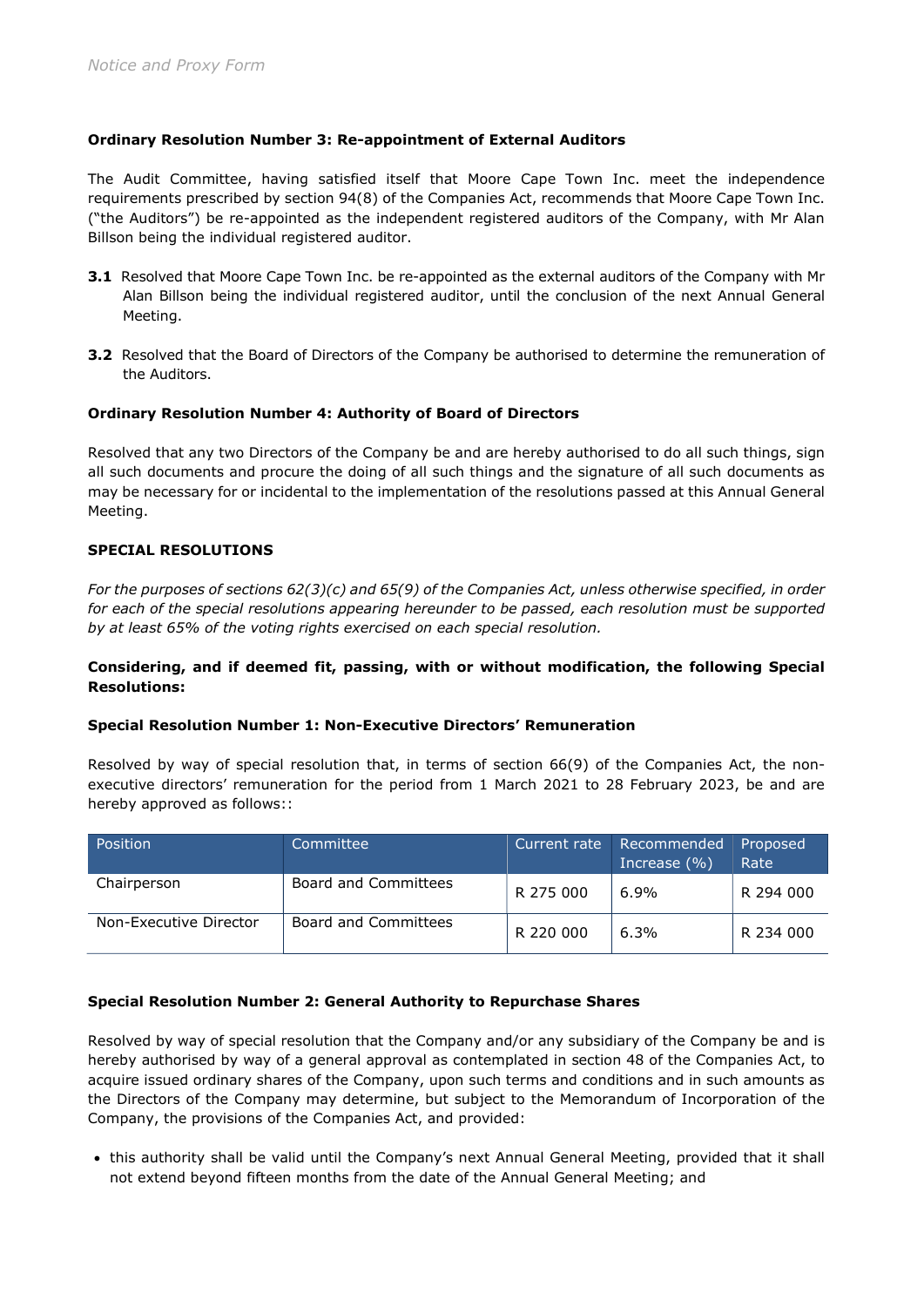that authorisation thereto is given by the Company's Memorandum of Incorporation.

The authority will only be utilised to the extent that the Directors, after considering the maximum effect of such repurchase, for a period of at least 12 (twelve) months after the date of the Notice of Annual General Meeting are of the opinion that:

- the Company and the Company and its subsidiaries ("the Group") will be able to repay their debts in the ordinary course of business;
- the assets of the Company and the Group will exceed the liabilities of the Company and the Group, fairly valued according to International Financial Reporting Standards and on a basis recognised and measured in accordance with the accounting policies used in the latest audited annual Group financial statements;
- the Company and the Group have adequate share capital and reserves for ordinary business purposes;
- the Company and the Group have adequate working capital for ordinary business purposes;
- and a resolution by the board of directors that it has authorised the repurchase, that the Company and its subsidiaries have passed the solvency and liquidity test and that, since the test was performed, there have been no material changes to the financial position of the Group.

The reason for and the effect of this Special Resolution Number 2 is to grant the Company's Directors a general authority, up to and including the date of the following Annual General Meeting, to approve the Company's purchase of shares in itself, or to permit a subsidiary of the Company to purchase shares in the Company. The Directors have no specific intention to effect the provisions of Special Resolution Number 2, but will continue to review the Company's position in considering whether to effect the provisions of Special Resolution Number 2.

# Special Resolution Number 3: Financial assistance to be granted by the Company in terms of sections 44 and 45 of the Companies Act

Resolved by way of special resolution to authorise, to the extent required in terms of sections 44 and 45 of the Companies Act, the Board (or any person/s authorised by the Board to do so), as it in its discretion thinks fit, but subject to compliance with the requirements of the Company's Memorandum of Incorporation and the Companies Act, to grant authority to the Company to provide:

- financial assistance as contemplated in section 44 of the Companies Act to any person approved by the Board (or any person or persons to whom the Board has delegated the power to approve recipients of the financial assistance); and
- direct or indirect financial assistance as contemplated in section 45 of the Companies Act:
	- to a related or inter-related company or corporation as contemplated in the Companies Act; and/or
	- to a member of such a related or inter-related company or corporation; and/or
	- to a director or prescribed officer of a related or inter-related company; and/or
	- to a person related to any such company, corporation, member, director or prescribed officer, for any purpose in the normal course of business of the Company, at any time during a period of 2 (two) years following the date on which this special resolution is passed.

The Board will, before making any such financial assistance available satisfy itself that:

- 1. immediately after providing the financial assistance, the Company will satisfy the solvency and liquidity test as set out in the Companies Act; and
- 2. the terms under which the financial assistance is proposed to be given are fair and reasonable to the Company.

The reason for and effect of this Special Resolution Number 3 is to grant the Directors of the Company the authority for a period of 2 (two) years, from date of approval of the special resolution, to provide financial assistance to any Company or corporation which is related or inter-related to the Company. This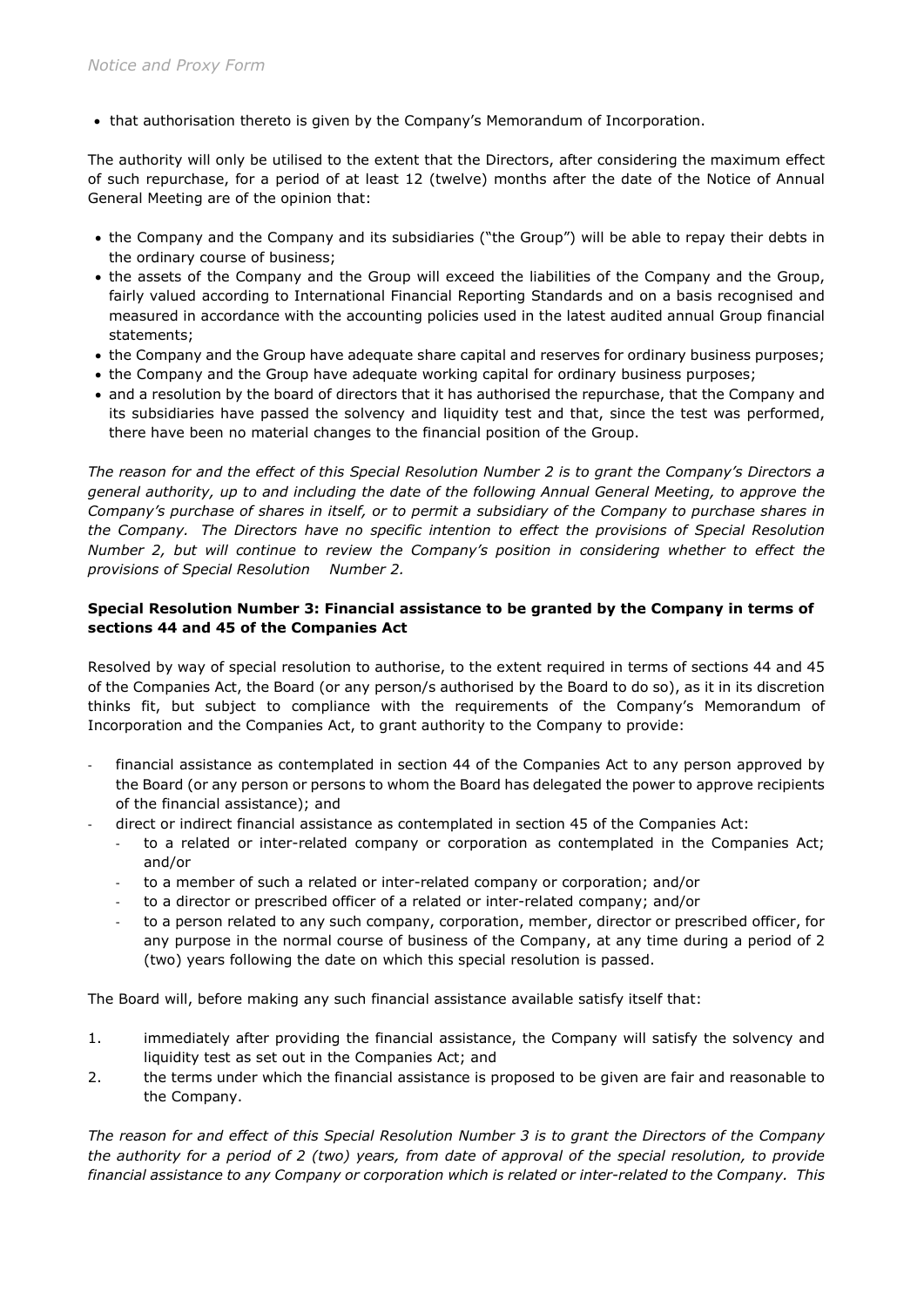means that the Company is authorised to, inter alia, grant loans to its subsidiaries and/or holding Company, to guarantee the debt of its subsidiaries and/or holding Company and to subordinate any claims that it may have against such companies or corporations in favour of third party banks and other financiers.

# Special Resolution Number 4: Amendment to the Company's Memorandum of Incorporation

Resolved by way of special resolution that, in terms of section  $16(1)(c)$  and section  $16(5)(b)$  of the Companies Act and with effect from the date of filing of the required Notice of Amendment with Companies and Intellectual Property Commission, that the existing Memorandum of Incorporation of the Company be and is hereby amended as follows:

4.1 Article 2.2.1 of the Memorandum of Incorporation is hereby deleted and replaced with the following new Article 2.2.1:

" 2.2.1 The Board of the Company may resolve to issue Shares of the Company at any time, but only within the classes, and to the extent, that the Shares have been authorised by or in terms of this Memorandum, in accordance with section 36 of the Act."

- 4.2 Articles 2.2.2, 2.2.3 and 2.2.4 of the Memorandum of Incorporation are hereby deleted;
- 4.3 Article 2.3.1 of the Memorandum of Incorporation is hereby deleted and replaced with the following new Article 2.3.1:

"2.3.1 As contemplated in section 47(1) of the Act:

- 2.3.1.1 the Board of the Company, by resolution, may approve the issuing of any authorised Shares of the Company, as capitalisation Shares, on a pro rata basis to the Shareholders of one or more classes of Shares;
- 2.3.1.2 Shares of one class may be issued as a capitalisation Share in respect of the Shares of another class; and
- 2.3.1.3 subject to Article 2.3.2, when resolving to award a capitalisation Share, the Board may at the same time resolve to permit any Shareholder entitled to receive such an award to elect instead to receive a cash payment, at a value determined by the Board;

 and the authority of the Board to issue capitalisation Shares in accordance with the provisions of section 47(1) of the Act is, accordingly, not limited or restricted by this Memorandum."

- 4.4 Article 4.10.6 of the Memorandum of Incorporation is hereby deleted; and
- 4.5 Article 5.3.3 of the Memorandum of Incorporation is hereby deleted

The reason for and effect of this Special Resolution Number 4 is to align the MOI with the Companies act and to remove clauses in the MOI which were nonsensical or which are not appropriate for a private company.

# Special Resolution Number 5: Control of authorised but unissued ordinary shares

Resolved that the authorised but unissued shares in the capital of the Company be and are hereby placed under the control and authority of the Directors of the Company ("Directors"), and that the Directors be and are hereby authorised and empowered to allot and issue all or any of such ordinary shares or to issue any options in respect of all or any of such ordinary shares to such person/s on such terms and conditions and at such times as the Directors may from time to time and in their discretion deem fit, subject to the provisions of sections 38 and 41 of the Companies Act, the Memorandum on Incorporation of the Company.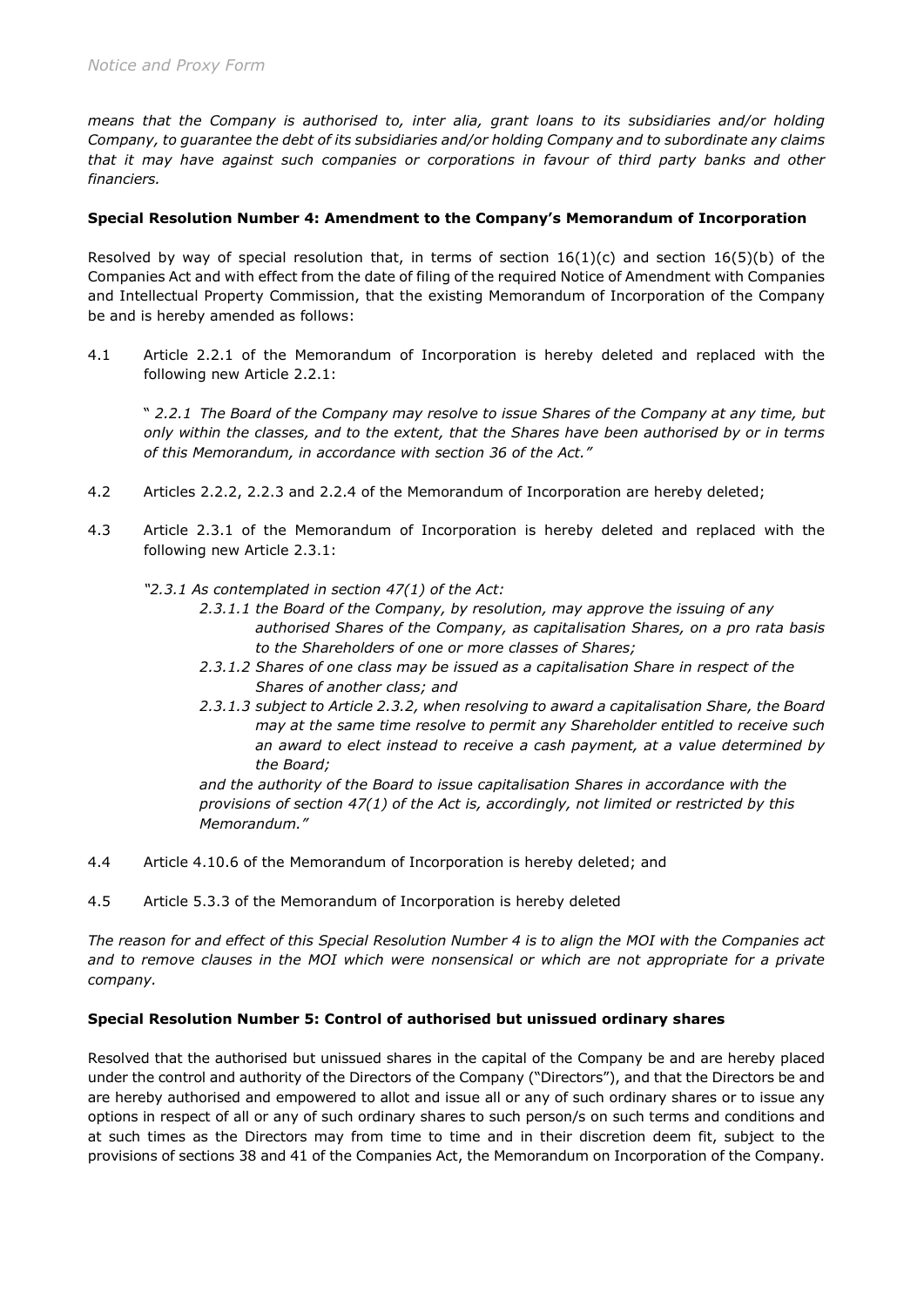# OTHER BUSINESS

To transact such other business as may be transacted at an Annual General Meeting.

# VOTING

- 1. The date on which shareholders must be recorded as such in the share register maintained by the transfer secretaries of the company ("the Share Register") for purposes of being entitled to receive this notice is Wednesday, 11 May 2022.
- 2. The date on which shareholders must be recorded in the Share Register for purposes of being entitled to attend and vote at this Annual General Meeting is Monday, 30 May 2022, with the last day to trade being Friday, 27 May 2022.
- 3. Shareholders entitled to attend and vote at the annual general meeting may appoint one or more proxies to attend, speak and vote thereat in their stead. A proxy need not be a shareholder of the Company. A form of proxy, which sets out the relevant instructions for its completion, is enclosed for use by such shareholders who wish to be represented at the annual general meeting. Completion of a form of proxy will not preclude such shareholder from attending and voting (in preference to that shareholder's proxy) at the annual general meeting. Forms of proxy must be completed and lodged at or posted to the transfer secretaries:

The Cape Town Stock Exchange (Pty) Ltd

Block B the Woodstock Exchange Building 66-68 Albert Road Woodstock Western Cape 7925

Email: freedom@4axregistry.co.za

so as to be received by the transfer secretaries by not later than  $11:00$  on Thursday, 2 June 2022, provided that any form of proxy not delivered to the transfer secretaries by this time may be handed to the chairman of the annual general meeting at any time before the appointed proxy exercises any shareholder rights at the annual general meeting.

# ELECTRONIC ATTENDANCE AND PARTICIPATION

- 1. The Company has retained the services of the transfer secretaries, being The Cape Town Stock Exchange (Pty) Ltd to host the annual general meeting on an interactive platform, in order to facilitate electronic participation and voting by shareholders. Any shareholder (or a representative or proxy for a shareholder) who wishes to participate in and/or vote at the annual general meeting by way of electronic participation, must contact The Cape Town Stock Exchange (Pty) Ltd by sending an email to freedom@4axregistry.co.za by 11:00 on Thursday, 2 June 2022, in order for the transfer secretaries to arrange such participation for the shareholder and for the transfer secretaries to provide the shareholder with the details as to how to access the annual general meeting by means of electronic participation. Shareholders may still register/apply to participate in and/or vote electronically at the annual general meeting after this date, provided, however, that those shareholders are verified (as required in terms of section 63(1) of the Companies Act) and are registered at the commencement of the annual general meeting.
- 2. All shareholders are entitled to attend and participate via the use of the electronic platform.
- 3. In terms of section 63(1) of the Companies Act, any person participating in the annual general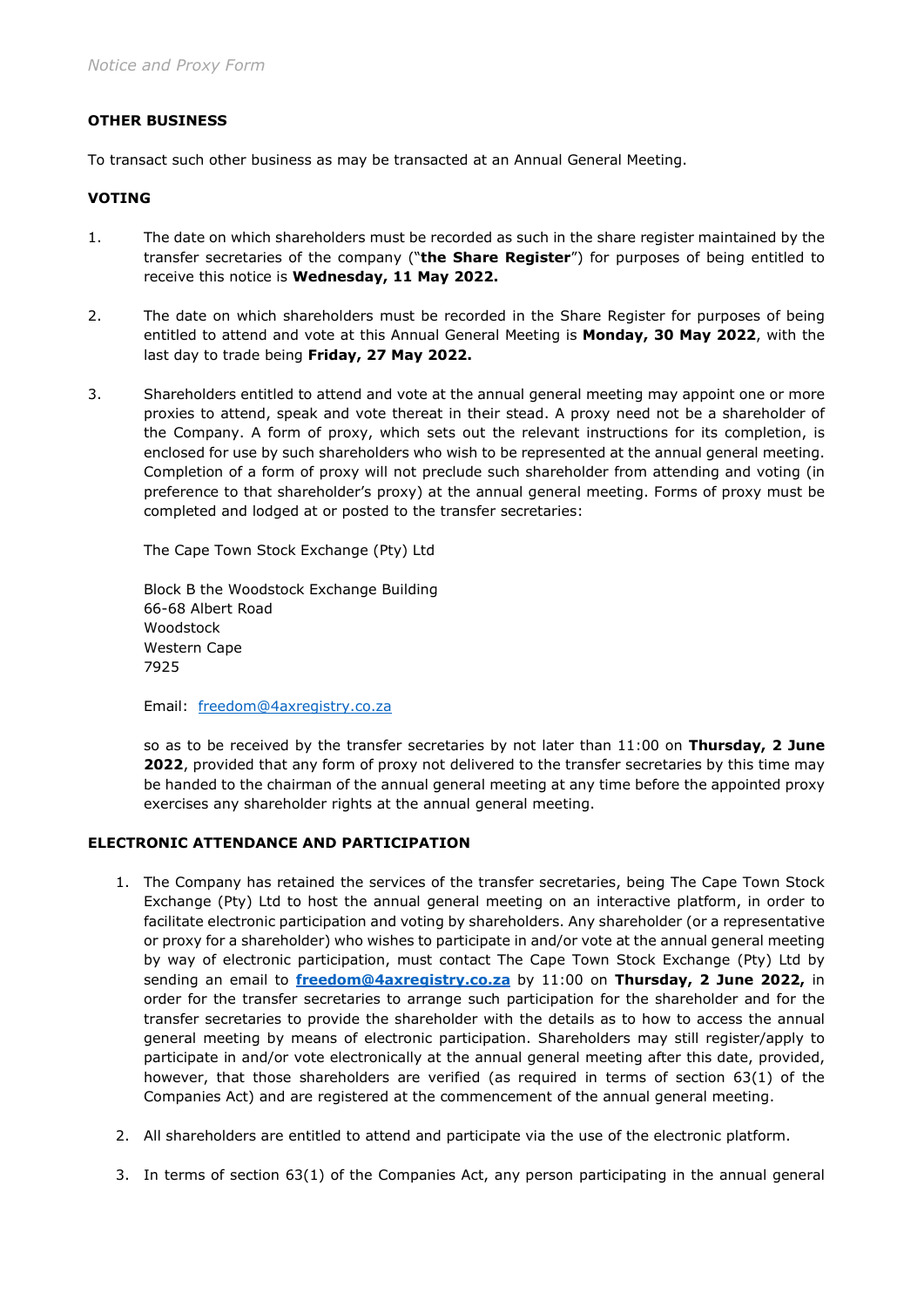meeting must present reasonably satisfactory identification and the person presiding at the annual general meeting must be reasonably satisfied that the right of any person to participate in and vote (whether as a shareholder or as a representative or proxy for a shareholder) has been reasonably verified. Shareholders of the Company who wish to participate in the annual general meeting electronically should provide such identification when making application to so participate.

- 4. The cost of electronic participation in the annual general meeting is for the expense of the participant and will be billed separately by the participant's own service provider.
- 5. The participant acknowledges that the electronic communication services are provided by third parties and indemnifies the Company against any loss, injury, damage, penalty or claim arising in any way from the use or possession of the electronic services, whether or not the problem is caused by any act or omission on the part of the participant or anyone else. In particular, but not exclusively, the participant acknowledges that he/she will have no claim against the Company, whether for consequential damages or otherwise, arising from the use of the electronic services or any defect in it or from total or partial failure of the electronic services and connections linking the participant via the electronic services to the annual general meeting.

The Company cannot guarantee there will not be a break in electronic communication that is beyond the control of the Company.

# By Order of the Board

Statucor Proprietary Limited Company Secretary Cape Town 13 May 2022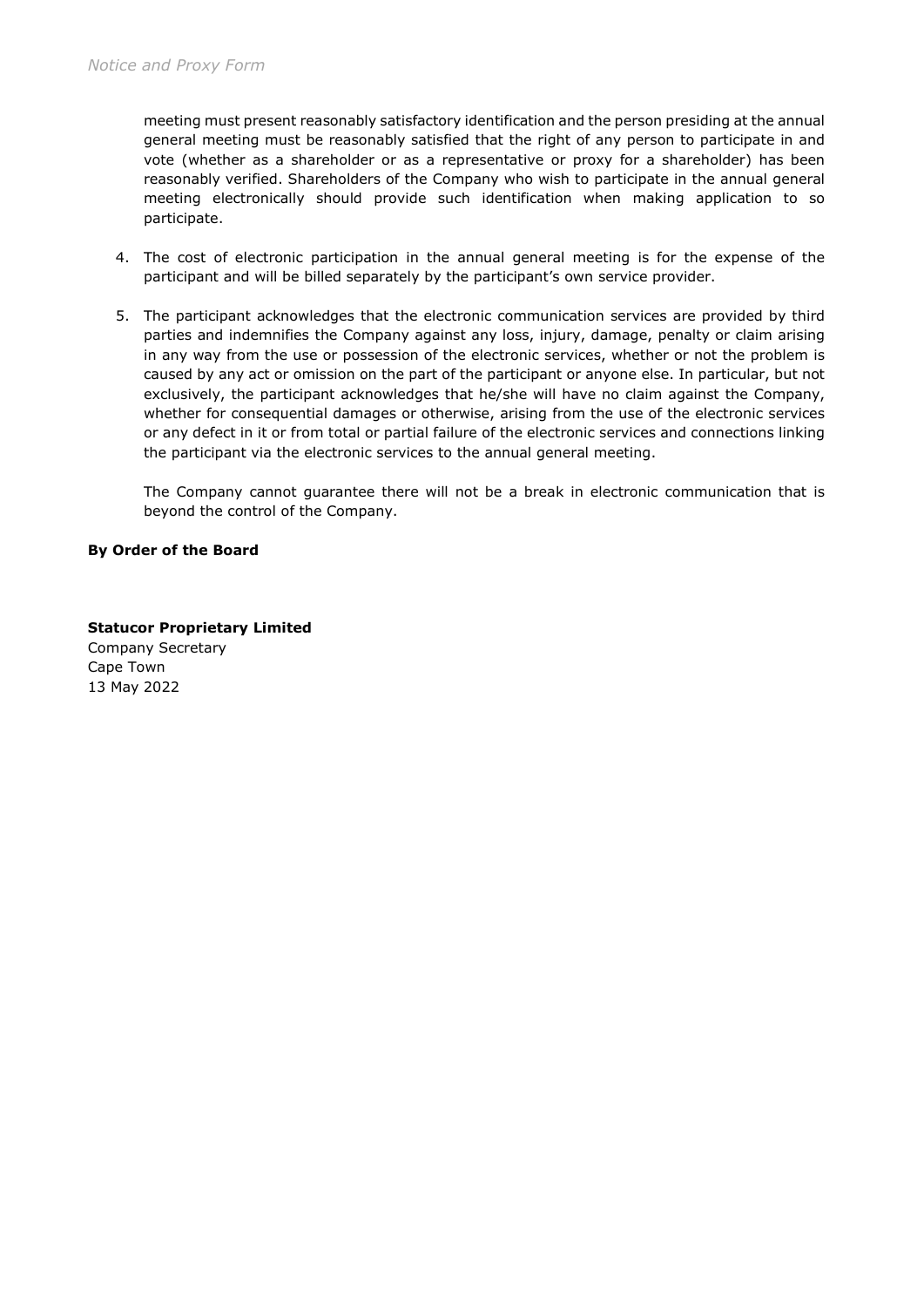#### FREEDOM PROPERTY FUND LIMITED

Incorporated in the Republic of South Africa Registration number: 2012/129186/06 ("the Company")

#### Form of Proxy

For the use of shareholders at the Freedom Property Fund Limited annual general meeting to be held via electronic participation on Monday, 06 June 2022 at 10h00 ("the Annual General Meeting").

#### I/We (please print name in full)

| of (address)                                      |                                                        |
|---------------------------------------------------|--------------------------------------------------------|
| being a shareholder(s) of the Company and holding | ordinary shares hereby appoint (name in block letters) |
|                                                   | or failing him/her,                                    |
|                                                   | or failing him/her,                                    |

3. the Chairman of the Annual General Meeting as my/our proxy to attend, speak and vote on my/our behalf at the Annual General Meeting for the purposes of considering and, if deemed fit, passing with or without modification, the resolutions to be proposed thereat and at each adjournment or postponement thereof, and to vote for and/or against the resolutions and/or abstain from voting in respect of the shares in the issued share capital of the Company registered in my/our name(s) in accordance with the following instructions

٦

|                                       |                                                                                                          | <b>Number of votes</b><br>(one vote per ordinary share) |                |                |
|---------------------------------------|----------------------------------------------------------------------------------------------------------|---------------------------------------------------------|----------------|----------------|
| <b>Ordinary resolutions</b>           | <b>Agenda Item</b>                                                                                       | For                                                     | <b>Against</b> | <b>Abstain</b> |
| Ordinary resolution number 1.1        | Re-election of Mr A Groll as a non-executive director of<br>the Company                                  |                                                         |                |                |
| <b>Ordinary resolution number 1.2</b> | Re-election of Mr IJ Botha as a non-executive director<br>of the Company                                 |                                                         |                |                |
| Ordinary resolution number 2.1        | Re-election of Mr JJ Vos as a member of the Audit<br>Committee                                           |                                                         |                |                |
| <b>Ordinary resolution number 2.2</b> | Re-election of Mr A Groll as a member of the Audit<br>Committee                                          |                                                         |                |                |
| <b>Ordinary resolution number 2.3</b> | Re-election of Mr SL Mpila as a member of the Audit<br>Committee                                         |                                                         |                |                |
| <b>Ordinary resolution number 3</b>   | Confirmation of the re-appointment of Moore Cape<br>Town Inc as external auditors of the Company         |                                                         |                |                |
| <b>Ordinary resolution number 4</b>   | Authority to implement resolutions passed at this AGM                                                    |                                                         |                |                |
| <b>Special resolutions</b>            | Agenda item                                                                                              | For                                                     | <b>Against</b> | <b>Abstain</b> |
| Special resolution number 1           | Approval of the non-executive directors' remuneration                                                    |                                                         |                |                |
| <b>Special resolution number 2</b>    | General authority to acquire repurchase shares                                                           |                                                         |                |                |
| <b>Special resolution number 3</b>    | Financial assistance to be granted by the Company in<br>terms of sections 44 and 45 of the Companies Act |                                                         |                |                |
| <b>Special resolution number 4</b>    | Amendment to the Company's Memorandum of<br>Incorporation                                                |                                                         |                |                |
| <b>Special resolution number 5</b>    | Control of Authorised but unissued ordinary shares                                                       |                                                         |                |                |

Please indicate your voting instruction by inserting the number of shares (or an "X" should you wish to vote all of your shares) in the space provided. Unless otherwise instructed, my/our proxy may vote as he/she thinks fit.

| Signed at                      | or | ־ר∩ר |
|--------------------------------|----|------|
| Signature                      |    |      |
| Assisted by (where applicable) |    |      |
| Number of shares               |    |      |
|                                |    |      |

Each shareholder is entitled to appoint one or more proxies (who need not be a shareholder of the Company) to